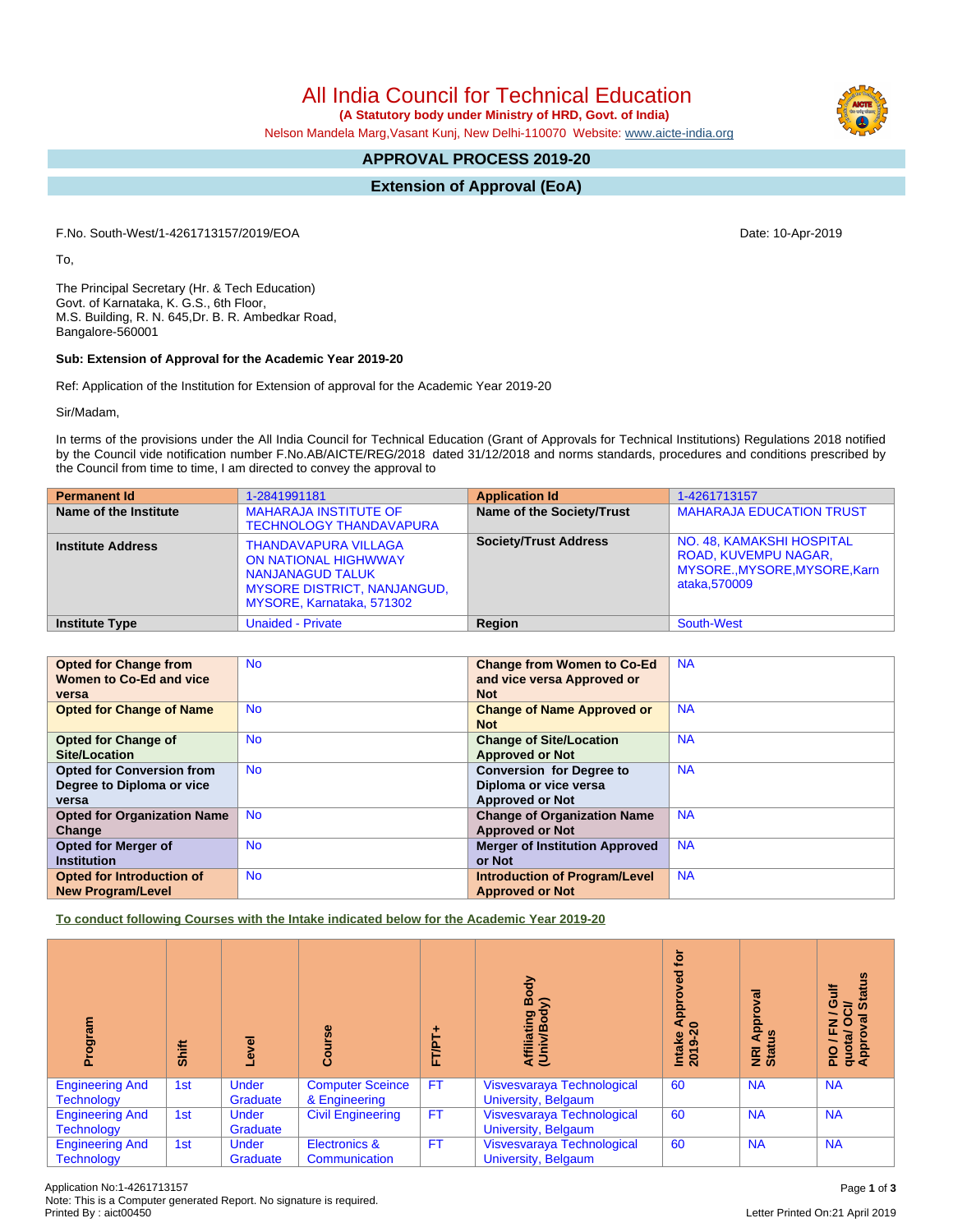|                        |     |          | Engg               |                            |    |           |           |
|------------------------|-----|----------|--------------------|----------------------------|----|-----------|-----------|
| <b>Engineering And</b> | 1st | Under    | Mechanical         | Visvesvaraya Technological | 60 | <b>NA</b> | <b>NA</b> |
| <b>Technology</b>      |     | Graduate | Engineering        | University, Belgaum        |    |           |           |
| <b>Engineering And</b> | 1st | Under    | Information        | Visvesvaraya Technological | 60 | <b>NA</b> | <b>NA</b> |
| <b>Technology</b>      |     | Graduate | <b>Science And</b> | University, Belgaum        |    |           |           |
|                        |     |          | Engineering        |                            |    |           |           |

+FT –Full Time,PT-Part Time

In case of any differences in content in this Computer generated Extension of Approval Letter, the content/information as approved by the Executive Council / General Council as available on the record of AICTE shall be final and binding.

Strict compliance of Anti-Ragging Regulation: - Approval is subject to strict compliance of provisions made in AICTE Regulation notified vide F. No. 37-3/Legal/AICTE/2009 dated July 1, 2009 for Prevention and Prohibition of Ragging in Technical Institutions. In case Institution fails to take adequate steps to Prevent Ragging or fails to act in accordance with AICTE Regulation or fails to punish perpetrators or incidents of Ragging, it will be liable to take any action as defined under clause 9(4) of the said Regulation.

#### **It is mandatory to comply all the essential requirements as given in APH 2019-20(appendix 6)**

NOTE: If the State Government / UT / DTE / DME has a reservation policy for admission in Technical Education Institutes and the same is applicable to Private & Self-financing Technical Institutions, then the State Government / UT/ DTE / DME shall ensure that 10 % of Reservation for EWS would be operational from the Academic year 2019-20 without affecting the percentage reservations of SC/ST/OBC/General . However, this would not be applicable in the case of Minority Institutions referred to the clause (1) of Article 30 of **Constitution of India.**

> **Prof. A.P Mittal Member Secretary, AICTE**

Copy to:

- **1. The Director Of Technical Education\*\*, Karnataka**
- **2. The Registrar\*\*,** Visvesvaraya Technological University, Belgaum
- **3. The Principal / Director,** Maharaja Institute Of Technology Thandavapura Thandavapura Villaga On National Highwway Nanjanagud Taluk Mysore District, Nanjangud,Mysore, Karnataka,571302
- **4. The Secretary / Chairman,** Maharaja Education Trust No. 48, Kamakshi Hospital Road, Kuvempu Nagar, Mysore.. Mysore,Mysore, Karnataka,570009

### **5. The Regional Officer,**

All India Council for Technical Education Health Centre Building Bangalore University Campus Bangalore - 560 009, Karnataka

## **6. Guard File(AICTE)**

Note: Validity of the Course details may be verified at <http://www.aicte-india.org/>